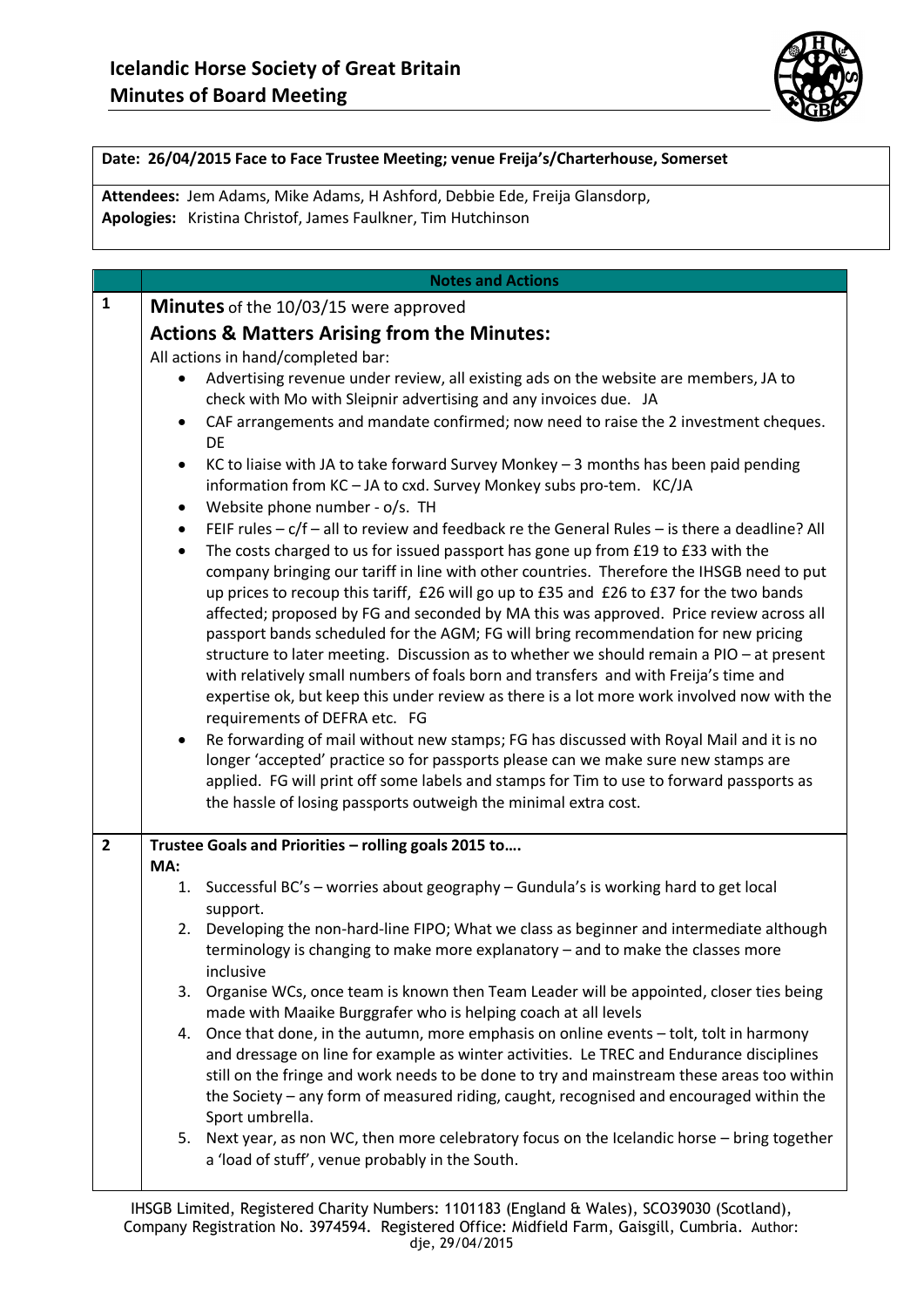

|                         | JA:       |                                                                                                   |
|-------------------------|-----------|---------------------------------------------------------------------------------------------------|
|                         | 1.        | Spoke to KC, JA/KC given the task of getting the Area Reps more involved - website articles       |
|                         |           | about events etc. Separate page on the site with photos, profiles and stories. HA to send         |
|                         |           | out new membership list to reps to JA. Still need to get area reps more involved - how?           |
|                         |           | Suggested an area reps briefing say 3x a year, on Skype. To physically get them together,         |
|                         |           | eg: Midfield, whilst a great idea, but does not get taken up.                                     |
|                         |           | 2. Nadine is part of the comms team; 2 ideas being worked up $-$                                  |
|                         |           | a. Tolt on ice show at Canary Wharf ice-rink - early investigations, insurance etc.               |
|                         |           | needs to be investigated.                                                                         |
|                         |           | b. New Years' Day horse parade many different breeds                                              |
|                         |           | 3. Catherine Holland cannot attend Kinver Fair, Mic/Jan can't, Nick can't so still looking at     |
|                         |           | who could go but with BC clash a problem                                                          |
|                         | 4.        | Catherine Holland also suggesting a Twitter presence                                              |
|                         |           | Suggested we do a press release re the new GB rankings - look into                                |
|                         | 5.<br>6.  | Radio 2 do a feature about little known sports - JA suggests MA - research                        |
|                         | FG:       |                                                                                                   |
|                         |           |                                                                                                   |
|                         | 1.        | Short term - guide the IHSGB thro' the tightening of the DEFRA rules and new passport             |
|                         | 2.        | laws<br>Re breeding - organise another GK again in late September with a breeding related theme,  |
|                         |           | aiming to have a GK every year, some sort of breeding focus each year so it becomes the           |
|                         |           | norm rather than a costly one off event.                                                          |
|                         | 3.        | Trying to succession plan for the Breeding leader as the workload for the studbook work           |
|                         |           | ratchets up and the 2 roles may be separated again to accommodate the workload.                   |
|                         |           |                                                                                                   |
|                         | $\bullet$ | Goals and priorities requested from Tim, James and Kristina before the next meeting.              |
|                         |           | TH, JF, KC                                                                                        |
|                         |           | James is known to be getting the youth interested in the Youth Cup (note deadline looming         |
|                         |           | for completion of entries etc.) - have the D&Bs checks been done yet as James must have           |
|                         |           | these in place to accompany the team? JF, TH                                                      |
|                         |           |                                                                                                   |
| $\overline{\mathbf{3}}$ |           | Documentation review; all actions to be done for discussion at next meeting. All to check         |
|                         |           | registered address is updated on your documents                                                   |
|                         |           | Agenda item 1 Articles - confirmed that the current version is on website and has now been sent   |
|                         |           | to Companies House. o/s proposal from TH about liquidification of funds but suggest the existing  |
|                         |           | reserves policy might suffice.                                                                    |
|                         |           | We do need clarity about what decisions are made where, when there is need for a sub-committee    |
|                         |           | to go to the Board and when the Board should go to the membership. In our ToR review this needs   |
|                         |           | to be made more explicit. Lead; DE                                                                |
|                         |           | Agenda item 2 Rules for IHSGB national Sport and Breeding Shows - these are near obsolete         |
|                         |           | documents partly subsumed with the Governance Policy. Action FG/MA to review Governance           |
|                         |           | Policy to ensure includes all necessary provisions and these two supplementary rules scrapped.    |
|                         |           | Rules for the Selection of National teams need to incorporate those for breeding too, the Sports  |
|                         |           | element is now agenda item 4 National Sport Team Selection Rules. Leads: MA & FG                  |
|                         |           | 5. Studbook Rules; Lead FG                                                                        |
|                         |           | 6. Supplementary Rules for Prudent Management of Funds; Lead DE                                   |
|                         |           | 7. Governance/H&S - all to review, feedback suggestions to DE and bring collated revision to next |
|                         |           | meeting. Change registered address pro-tem. Lead DE                                               |
|                         |           | 8. Safeguarding Children; Lead James Faulkner to review                                           |
|                         |           |                                                                                                   |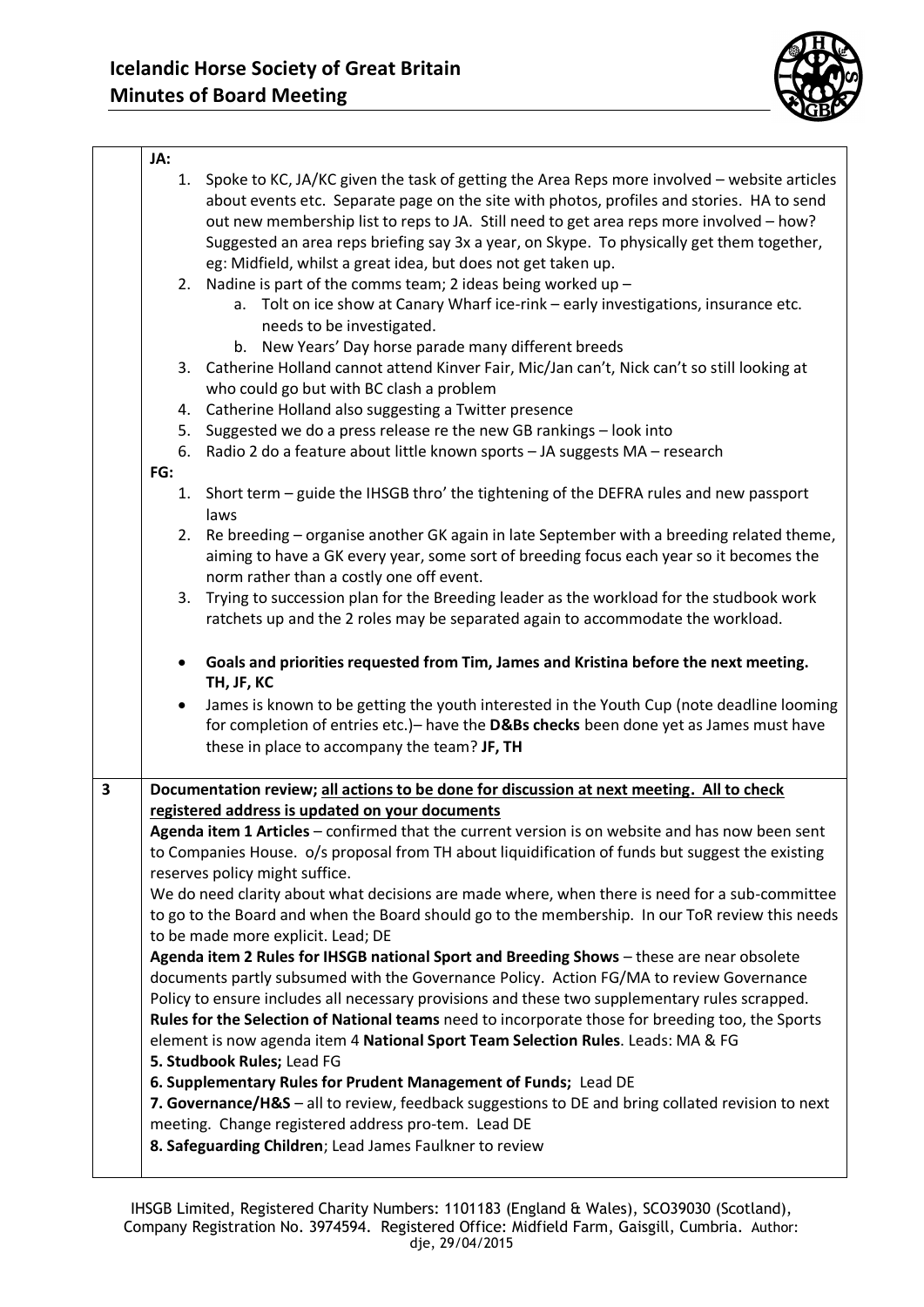

**Need to add policies for;** Advertising & Marketing **JA** Volunteers **JA** Reserves & Investments **DE**

Publication of all revisions/addition to the website **FG**

**9. TOR IHSGB. ALL** to review the roles as to current fit and send changes to DE to collate. **By 31st May 2015 for discussion at June's F2F.** Discussion about where the studbook role should sit – Board or reporting to Breeding Leader? Accepting there are arguments both ways, the statutory importance and complexity of the studbook are such that all at the meeting unanimously believed the Studbook leader should continue to be a Board appointment, especially given the current expertise and personnel involved. DEFRA and recent audits have also reinforced the benefits of having a lead with direct input into the Board. The meeting recommended that the Role and make-up of Trustees is kept under continuous review to maximise the benefit to the Society of skills and expertise available at any time.

**Whilst not taking a vote, in consideration of the 3 absent Trustees, the meeting strongly recommended that the Studbook Director remains a Trustee of the Board.** 

Ideas as to the future make-up of the Board, Trustee roles etc should be included in the review; eg: the idea that there should be a Area Rep Trustee – a lead role bringing an active voice of the Reps to the Board – is this the Trustee role of the recreational riding co-ordinator with the measured elements of riding all falling to Sport? **ALL** to suggest revisions to both their portfolios and others.

**10,11,12 TOR for sub-committees. ALL** to review/write their respective areas having due regard to the requirements of the Articles, Governance, ToR IHSGB by **end of June 2015**. (This will allow the provisions of new ToR for the IHSGB, finalised in June 2015, to be incorporated.) The team ToRs should include a more explicit decision structure as to what decisions a sub-committee can make and how and what should be referred to the Board and/or Membership.

## **4 Updates; Sport –** BCs occupying much of the agenda; not a World Ranking event this year (too expensive, so only 3 judges rather than 5.). Looking for Event Sponsorship. **Breeding –** please refer to briefing note circulated 12th April. Since then DEFRA have announced some progress for the Equine Database but the deadline of July 2016 looks dubious. FG reported

on her on-going work with Trading Standards, ensuring all DEFRA & Trading Standards requirements are met w.r.t passport issues (including movements, births, deaths, transfers etc); this involves some duplication of workload due to the complexities of IHSGB presence across the Country and a requirement to contact your local (Devon & Somerset) officers first. FG is working with colleagues within Trading Standards to try and minimise any rework and to clarify whether retrospective notifications are required (if submissions are late, but done, then people should not be penalised).

Now only one open case, backlog cleared – so a lot of work but hopefully now easier to run the day to day work and comply with current laws. New laws come in later this year which will involve another tranche of familiarisation, updating etc.

Looking for a Breeding Leader to organise the shows and liaise with FEIF.

**FG gave sincere thanks to ALL the Breeding Team for their support which was reciprocated by the Board.**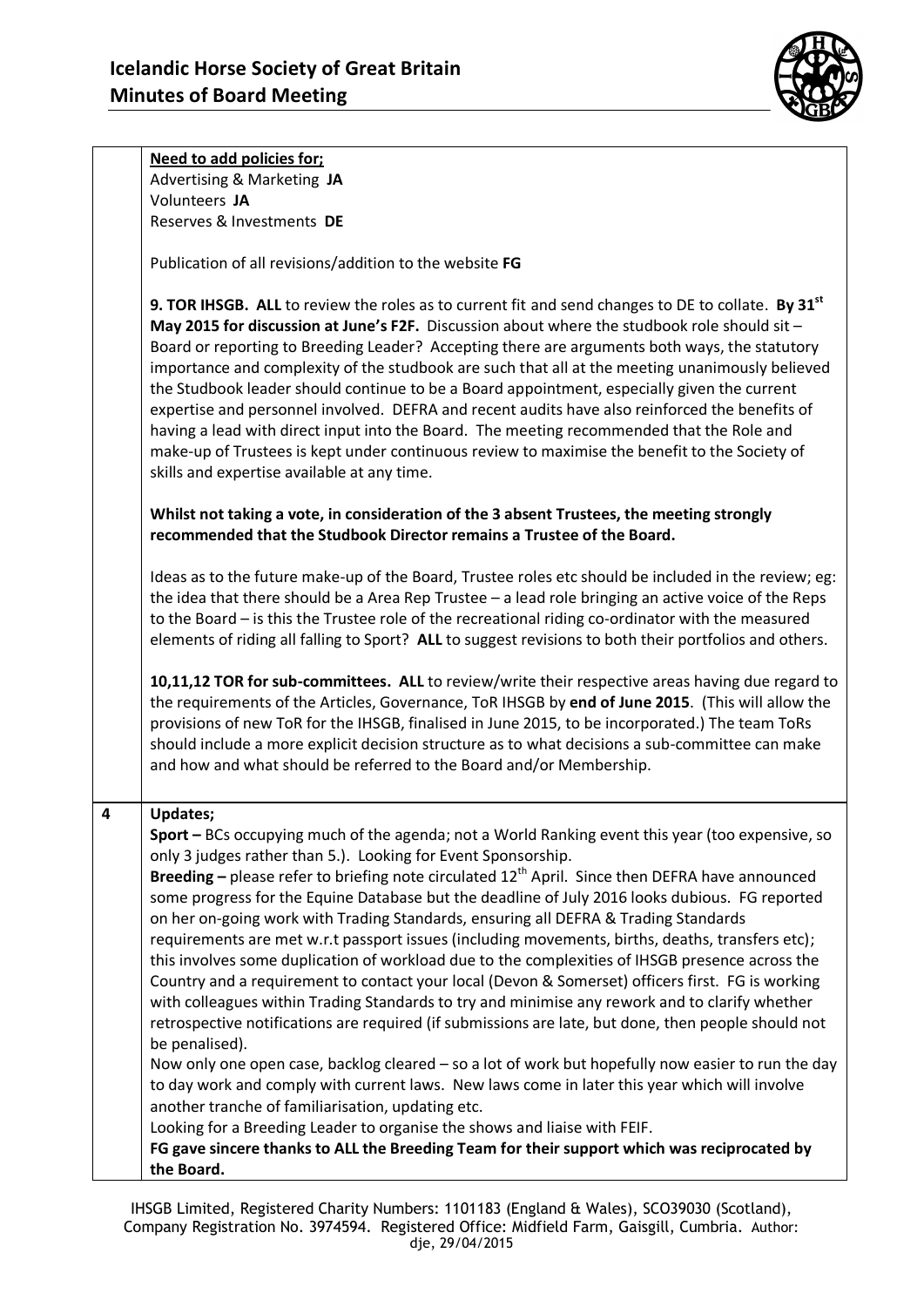

|   | <b>Comms</b> - Google FB map re members has been put on hold as there is a query on data protection      |
|---|----------------------------------------------------------------------------------------------------------|
|   | and accessibility by members only or all given people have opted in to allowing this data to be          |
|   | published it is probably OK with no contactable information (but names AND post codes are being          |
|   | published). JA to continue to research re. permissions etc. The meeting felt that maybe it should        |
|   | only be available to members, or just be dots/post codes showing the locations of all Icelandic          |
|   | horses within the UK, members and non-members with more emphasis on then contacting the                  |
|   | Area Rep to find out more/join.                                                                          |
|   | Possible concerns about the growing use of FB by the Icelandic community - will this have a              |
|   | detrimental effect on membership in future? Are Sleipnir and member benefits significant                 |
|   |                                                                                                          |
|   | incentives to join?                                                                                      |
|   | JA to ask for invoices for the Newsletter from Mo. Next copy deadline 20 <sup>th</sup> May.              |
|   | New Sports Resources page on website. Structure of the Sports Section needs review. FG/JA                |
|   | Should the new GB annual rankings only be for Members? The meeting voted unanimousy YES.                 |
|   | The ranking will therefore be adjusted. It is a member benefit. JA                                       |
|   | Membership report appended below Appendix B:                                                             |
|   | Finance - headline figures are attached at Appendix A. FEIF conference fees o/due - reminder             |
|   | TH/KC/MA to agree methodology of recharge. Paypal account not being used that much yet.                  |
|   | Discussions took place on how we could give back clear benefits to the members given we are now          |
|   | in a position to start building the Society's reserves - a personal training bursary - ie: identify $Ex$ |
|   | 000's, divide by the membership as a personal account to be used over x years for learning               |
|   | activities with their horse? Also investigate bringing back a reduced rate for students and OAPs.        |
|   | Discuss at next meeting.                                                                                 |
|   |                                                                                                          |
|   | Updates required from Youth, Chair and Education please. JF, TH, KC                                      |
| 5 | <b>AONB</b>                                                                                              |
|   | 1. Re welcome letter - should it include an acknowledgement of our presence on Facebook                  |
|   | Yes. Action: HA                                                                                          |
|   | 2. FG; next month, membership plus members transfers fee is less than a non member                       |
|   | paying their respective tariff - consider this when reviewing tariffs, membership subs/fee               |
|   | structure etc.                                                                                           |
| 8 |                                                                                                          |
|   | DONM Skype Tuesday May 12 <sup>th</sup> 20.00 hrs                                                        |
|   |                                                                                                          |
|   | (Note time change)                                                                                       |
|   |                                                                                                          |
|   |                                                                                                          |

**Distribution List:** Trustees, Management Team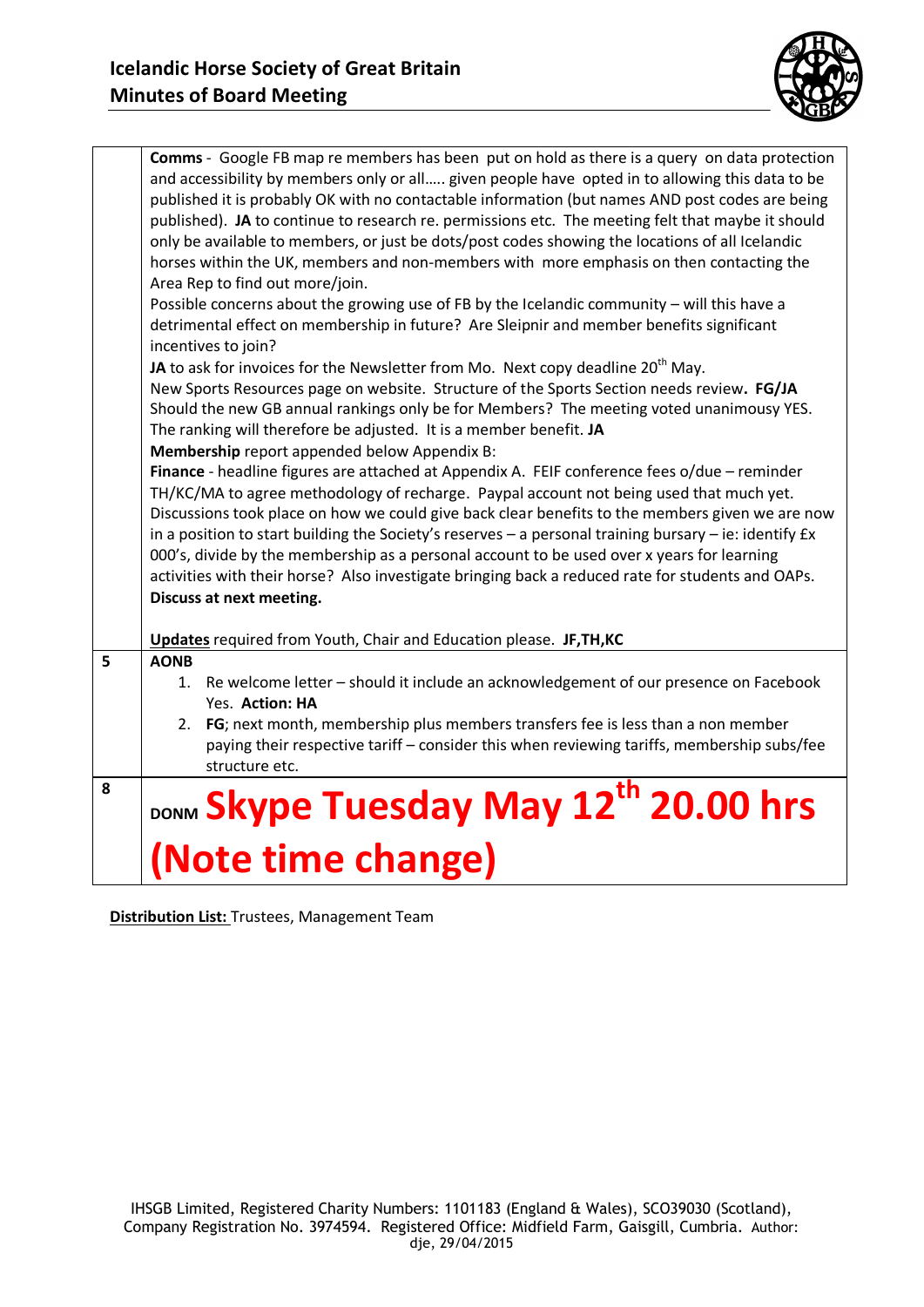

#### Appendix A

|                             |                       | IHSGB INCOME & EXPENDITURE REPORT                                                      |                   |                                 |                          |                  |                          |                |                          |                          |                  |                       |
|-----------------------------|-----------------------|----------------------------------------------------------------------------------------|-------------------|---------------------------------|--------------------------|------------------|--------------------------|----------------|--------------------------|--------------------------|------------------|-----------------------|
| <b>MONTH</b>                | 9.00                  |                                                                                        |                   |                                 |                          |                  |                          |                |                          |                          |                  |                       |
| <b>WORKING PAPERS AS AT</b> |                       | 24/04/2015                                                                             |                   |                                 |                          |                  |                          |                |                          |                          |                  |                       |
|                             |                       |                                                                                        |                   |                                 | <b>INCOME £</b>          |                  |                          |                |                          | <b>EXPENDITURE £</b>     |                  |                       |
|                             |                       |                                                                                        | <b>OPENING</b>    | <b>IN YEAR</b><br><b>BUDGET</b> | <b>FINAL FYE</b>         | <b>ACTUAL TO</b> | <b>FYE</b>               | <b>OPENING</b> | IN YEAR<br><b>BUDGET</b> | <b>FINAL FYE</b>         | <b>ACTUAL TO</b> | <b>FYE</b>            |
|                             |                       |                                                                                        | <b>FYE BUDGET</b> | <b>CHANGES</b>                  | <b>BUDGET</b>            | <b>DATE</b>      | <b>OUTTURN</b>           | FYE BUDGET     | <b>CHANGES</b>           | <b>BUDGET</b>            | <b>DATE</b>      | <b>OUTTURN</b>        |
| Breeding                    | Freija                | show                                                                                   |                   |                                 |                          | 1,724            | 1,724                    | 500            |                          | 500                      | 2,224            | 2,224                 |
| Breeding                    | Freija                | donations                                                                              |                   |                                 | $\overline{\phantom{a}}$ |                  |                          | ٠              |                          | ÷,                       |                  |                       |
|                             |                       |                                                                                        |                   | $\overline{\phantom{a}}$        | $\overline{\phantom{a}}$ | 1,724            | 1,724                    | 500            | ÷,                       | 500                      | 2,224            | 2,224                 |
| Studbook                    |                       |                                                                                        |                   |                                 |                          |                  |                          |                |                          | J.                       |                  |                       |
| Studbook                    | Freija                | misc                                                                                   | 2,250             |                                 | 2,250                    | 1,238            | 2,250                    | 750            |                          | 750                      | 216              | 750                   |
|                             |                       |                                                                                        | 2,250             | $\overline{\phantom{a}}$        | 2,250                    | 1,238            | 2,250                    | 750            | ä,                       | 750                      | 216              | 750                   |
| <b>IHSGB Development</b>    |                       | for income see under                                                                   |                   |                                 |                          |                  |                          |                |                          |                          |                  |                       |
| Fund                        | Tim                   | fundrasing                                                                             | 175               |                                 | 175                      |                  |                          | 150            |                          | 150                      |                  |                       |
|                             |                       |                                                                                        | 175               | $\overline{\phantom{a}}$        | 175                      | ä,               | ÷,                       | 150            | ÷,                       | 150                      | ä,               | $\tilde{\phantom{a}}$ |
| Sport                       | Mike                  |                                                                                        |                   |                                 | $\overline{\phantom{a}}$ |                  |                          |                |                          | ٠                        |                  |                       |
| Sport                       | Mike                  | <b>BC 2014</b>                                                                         |                   |                                 | ٠                        |                  |                          | 128            |                          | 128                      | ×                | 128                   |
|                             |                       |                                                                                        | ÷.                | ÷.                              | ÷.                       |                  | ÷                        | 128            | J.                       | 128                      |                  | 128                   |
| Youth                       | Jan                   | Youth Cup                                                                              |                   |                                 | $\overline{\phantom{a}}$ |                  |                          |                |                          | ÷                        |                  |                       |
| Youth                       | Jan                   | Youth General Spend                                                                    |                   |                                 | ٠                        |                  |                          | 200            |                          | 200                      | 22               | 200                   |
| Youth                       | Jan                   | CAF interest & growth ringfenced<br>for youth expenditure, income<br>under fundraising |                   |                                 |                          |                  |                          | 175            |                          | 175                      |                  | 175                   |
|                             |                       |                                                                                        | ÷,                | $\overline{\phantom{a}}$        | $\overline{\phantom{a}}$ | ä,               | $\overline{\phantom{a}}$ | 375            | $\overline{\phantom{a}}$ | 375                      | 22               | 375                   |
| Membership                  |                       | subscriptions                                                                          | 7,105             |                                 | 7,105                    | 7,331            | 7,400                    |                |                          | $\overline{\phantom{a}}$ |                  |                       |
| Membership                  |                       | <b>FEIF fees</b>                                                                       |                   |                                 |                          |                  |                          | 725            |                          | 725                      | 305              | 725                   |
| Membership                  |                       | FEIF Conf                                                                              | 750               |                                 | 750                      | ×                | 326                      | 1,500          |                          | 1,500                    | 1,140            | 1,140                 |
| Membership                  |                       | <b>Regional Activities</b>                                                             |                   |                                 | ٠                        | ×                |                          | 250            |                          | 250                      |                  |                       |
| Membership                  |                       | Trec Ambassador                                                                        |                   |                                 |                          |                  |                          | 50             |                          | 50                       |                  |                       |
| Membership                  |                       | ERG Ambassador                                                                         |                   |                                 |                          |                  |                          | 50             |                          | 50                       |                  |                       |
| Membership                  |                       | Insurance                                                                              |                   |                                 | ÷                        |                  |                          | 1,000          |                          | 1,000                    |                  |                       |
| Governance                  |                       | Trustee expenses/Governance/AGM                                                        |                   |                                 | ÷,                       |                  |                          | 1,200          |                          | 1,200                    | 349              | 1,200                 |
| Governance                  |                       | AGM & Governance                                                                       |                   |                                 | ٠                        | ×                |                          | 650            |                          | 650                      | 117              | 650                   |
| Management                  |                       | Admin &<br>Stationery/Website incl<br>Management Team<br>expenses & travel.            |                   |                                 |                          | 1,200            | 1,200                    | 1,000          |                          | 1,000                    | 1,779            | 2,000                 |
| Management                  |                       | Depreciation                                                                           |                   |                                 | ÷,                       |                  |                          | 30             |                          | 30                       |                  | 40                    |
|                             |                       |                                                                                        | 7,855             | $\overline{\phantom{a}}$        | 7,855                    | 8,531            | 8,926                    | 6,455          | ä,                       | 6,455                    | 3,690            | 5,755                 |
| Fundraising                 | youth                 |                                                                                        | 175               |                                 | 175                      | 129              | 150                      |                |                          |                          |                  |                       |
| Fundraising                 | <b>IHSGB Dev Fund</b> | interest/investment                                                                    |                   |                                 |                          |                  |                          |                |                          |                          |                  |                       |
| Fundraising                 |                       | gift aid }                                                                             | 1,000             |                                 | 1,000                    | ×                |                          |                |                          | ÷                        |                  |                       |
| Fundraising                 |                       | donations }                                                                            | 100               |                                 | 100                      | $\overline{1}$   | $\mathbf{1}$             |                |                          | ٠                        |                  |                       |
| Fundraising                 | youth                 | CAF growth                                                                             | 200               |                                 | 200                      |                  |                          |                |                          | $\overline{\phantom{a}}$ |                  |                       |
| Fundraising                 | <b>IHSGB Dev Fund</b> | Growth (p.y.e.)                                                                        |                   |                                 | $\overline{\phantom{a}}$ |                  |                          |                |                          | ÷                        |                  |                       |
| Fundraising                 |                       | Perf Awards/Misc                                                                       |                   |                                 | ٠                        | ÷                |                          |                |                          | ٠                        |                  |                       |
| Fundraising                 |                       | shop (incl calendars)                                                                  |                   |                                 | ٠                        | $\sim$           |                          |                |                          | $\overline{\phantom{a}}$ |                  |                       |
|                             |                       |                                                                                        | 1,475             | ٠                               | 1,475                    | 130              | 151                      | Ĭ.             |                          |                          |                  |                       |
| Communication               | Jem                   | Newsletter ad                                                                          | 75                |                                 | 75                       |                  |                          |                |                          | J.                       |                  |                       |
| Communication               | Jem                   | Set up website                                                                         |                   |                                 |                          |                  | ٠                        |                |                          | $\overline{\phantom{a}}$ | 97               | 100                   |
| Communication               | Jem                   | Newsletter costs                                                                       |                   |                                 | ٠                        | ×                |                          | 3,000          |                          | 3,000                    | 1,779            | 2,500                 |
| Communication               | Jem                   | Publicity and promo                                                                    |                   |                                 | ٠                        | ÷                | ÷,                       | 150            |                          | 150                      |                  | 150                   |
|                             |                       |                                                                                        | 75                | $\overline{\phantom{a}}$        | 75                       |                  |                          | 3,150          | ä,                       | 3,150                    | 1,876            | 2,750                 |
| <b>GRAND TOTAL</b>          |                       |                                                                                        | 11,830            | ÷,                              | 11,830                   | 11,622           | 13,051                   | 11,508         |                          | 11,508                   | 8,028            | 11,982                |
|                             |                       |                                                                                        |                   |                                 |                          |                  |                          |                | <b>Net Totals</b>        |                          |                  | 1,069                 |